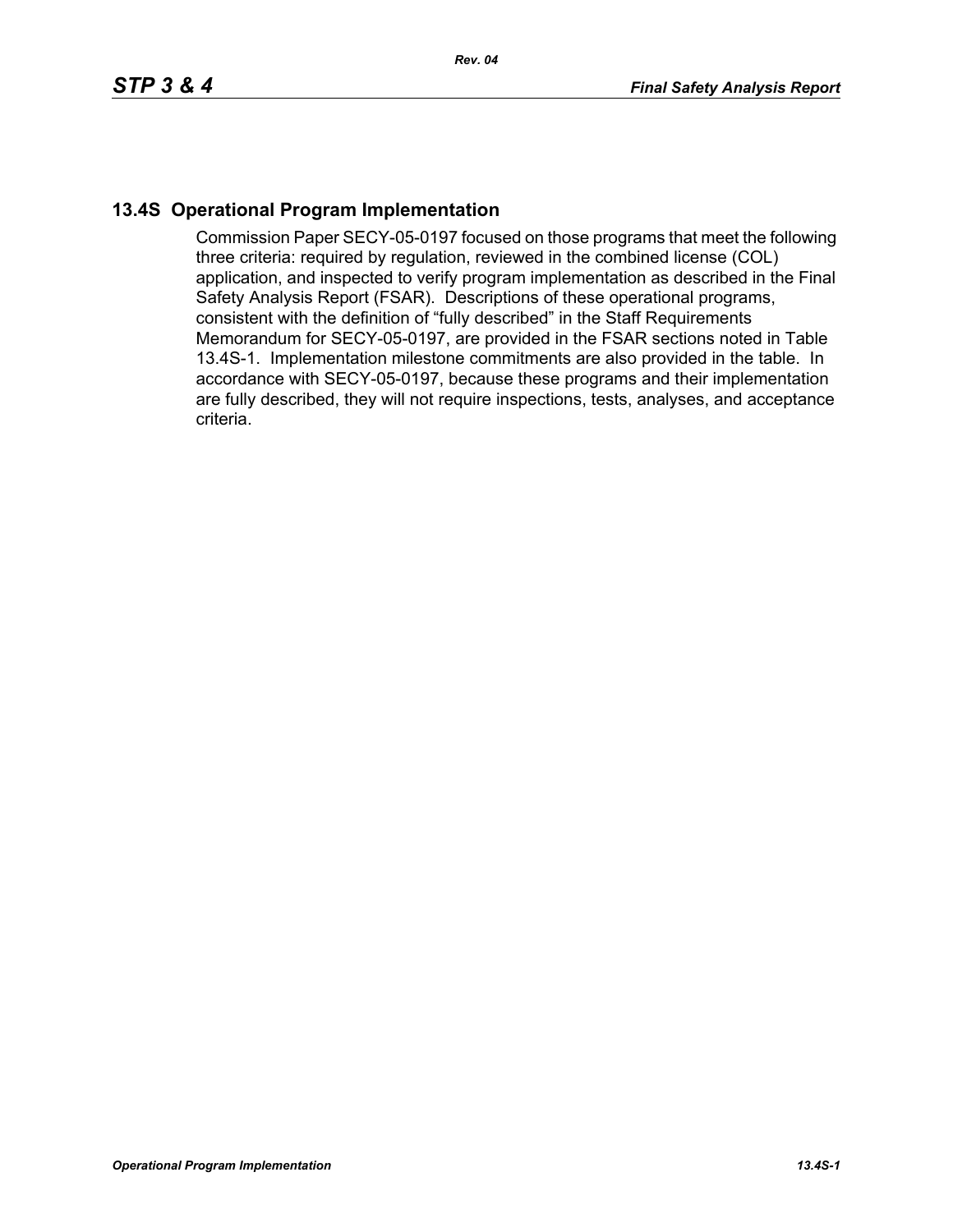|                |                                                               |                                                                                           | <b>FSAR</b>             | Implementation                               |                                                                        |
|----------------|---------------------------------------------------------------|-------------------------------------------------------------------------------------------|-------------------------|----------------------------------------------|------------------------------------------------------------------------|
| Item           | <b>Program Title</b>                                          | <b>Program Source</b><br>(Required By)                                                    | (SRP)<br><b>Section</b> | Milestone*                                   | Requirement                                                            |
| 1              | Inservice Inspection<br>Program                               | 10 CFR 50.55a(g)                                                                          | 5.2.4<br>6.6            | Commercial operation                         | 10 CFR 50.55a(g)<br>ASME Section XI IWA-2430(b)                        |
| $\overline{2}$ | <b>Inservice Testing Program</b>                              | 10 CFR 50.55a(f)<br>10 CFR 50, App A                                                      | 3.9.6<br>5.2.4          | After generator on line on nuclear<br>heat   | 10 CFR 50.55a(f)<br><b>ASME OM Code</b>                                |
| 3              | <b>Environmental Qualification</b><br>Program                 | 10 CFR 50.49(a)                                                                           | 3.11                    | Fuel Load                                    | License Condition                                                      |
| 4              | Preservice Inspection<br>Program                              | 10 CFR 50.55a(g)                                                                          | 5.2.4<br>6.6            | Completion prior to initial plant<br>startup | 10 CFR 50.55a(g)<br>ASME Section XI IWB-2200(a)                        |
| 5              | <b>Reactor Vessel Material</b><br>Surveillance Program        | 10 CFR 50.60<br>10 CFR 50, App H                                                          | 5.3.1                   | Fuel Load                                    | License Condition                                                      |
| 6              | Preservice Testing Program                                    | 10 CFR 50.55a(f)                                                                          | 3.9.6                   | Fuel Load                                    | License Condition                                                      |
| 7 <sup>1</sup> | <b>Containment Leakage Rate</b><br><b>Testing Program</b>     | 10 CFR 50.54(o)<br>10 CFR 50, App A<br>(GDC 32)<br>10 CFR 50, App J<br>10 CFR 52.47(a)(1) | 6.2.6                   | Fuel load                                    | 10 CFR 50, App J<br>Option A - Section III<br>Option B - Section III.A |
|                | * Implementation will occur prior to the milestone indicated. |                                                                                           |                         |                                              |                                                                        |

*13.4S-2*

*Rev. 04*

*STP 3 & 4*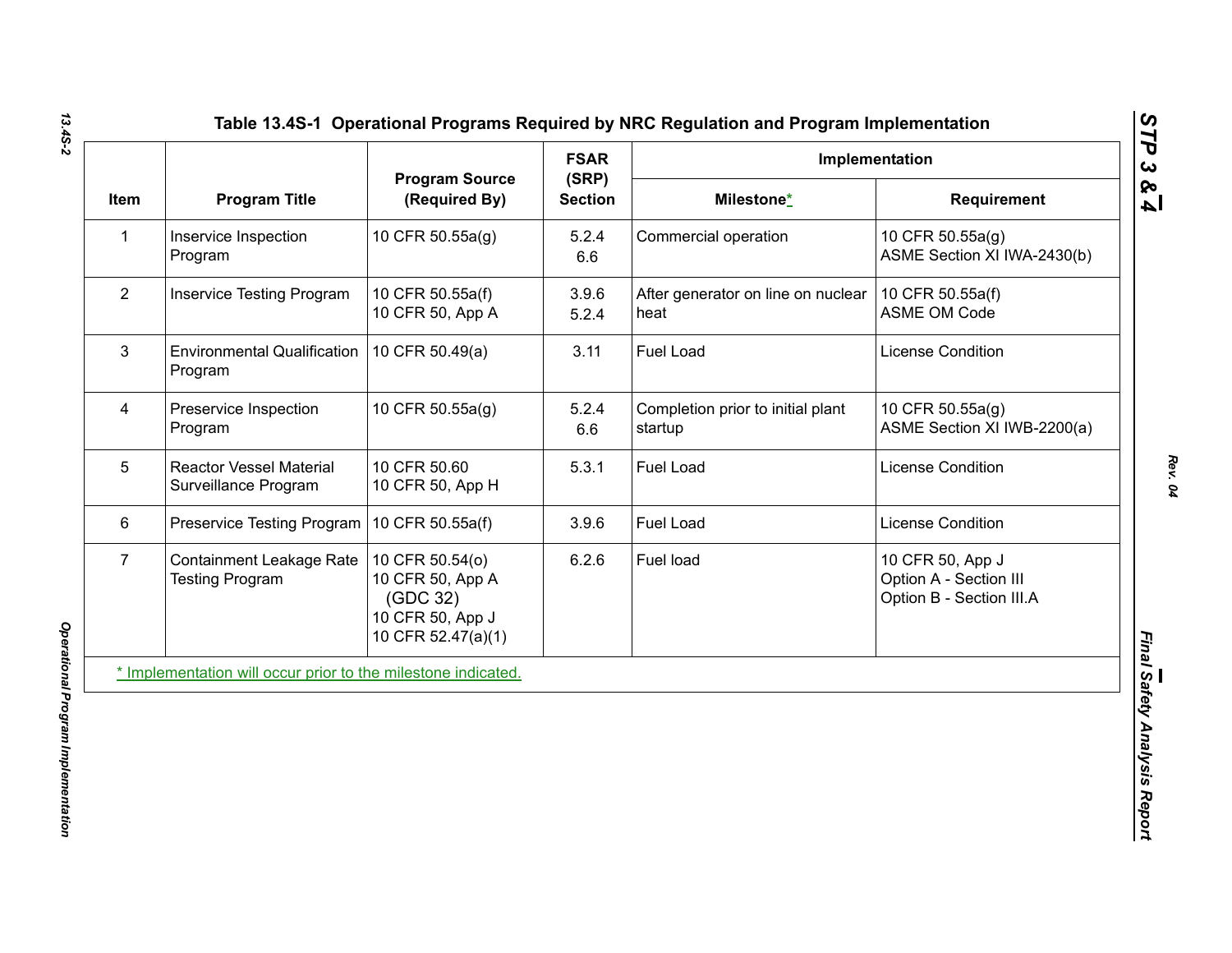|      |                                                                                                                               | <b>Program Source</b><br>(Required By)                                                                  | <b>FSAR</b><br>(SRP)<br><b>Section</b> | Implementation                                                                     |                          |  |
|------|-------------------------------------------------------------------------------------------------------------------------------|---------------------------------------------------------------------------------------------------------|----------------------------------------|------------------------------------------------------------------------------------|--------------------------|--|
| Item | <b>Program Title</b>                                                                                                          |                                                                                                         |                                        | Milestone*                                                                         | <b>Requirement</b>       |  |
| 8    | Fire Protection Program                                                                                                       | 10 CFR 50.48                                                                                            | 9.5.1                                  | Receipt of fuel onsite (as pertains<br>to fire protection for new fuel<br>storage) | <b>License Condition</b> |  |
|      |                                                                                                                               |                                                                                                         |                                        | Fuel load (complete program)                                                       |                          |  |
| 9    | Process and Effluent<br>Monitoring and Sampling<br>Program                                                                    |                                                                                                         |                                        |                                                                                    |                          |  |
|      | Radiological Effluent<br>Technical Specifications/<br><b>Standard Radiological</b><br><b>Effluent Controls</b><br>(RETS/SREC) | 10 CFR 20.1301<br>10 CFR 20.1302<br>10 CFR 50.34a<br>10 CFR 50.36a<br>10 CFR 50, App I,<br>Sect II & IV | 11.5                                   | Fuel Load                                                                          | License Condition        |  |
|      | <b>Offsite Dose Calculation</b><br>Manual (ODCM)                                                                              | Same as above                                                                                           | 11.5                                   | <b>Fuel Load</b>                                                                   | License Condition        |  |
|      | Radiological Environmental<br>Monitoring Program<br>(REMP)                                                                    | Same as above                                                                                           | 11.5                                   | Fuel Load                                                                          | <b>License Condition</b> |  |
|      | Process Control Program<br>(PCP)                                                                                              | Same as above                                                                                           | 11.4                                   | Fuel Load                                                                          | License Condition        |  |
|      | * Implementation will occur prior to the milestone indicated.                                                                 |                                                                                                         |                                        |                                                                                    |                          |  |

13.45-3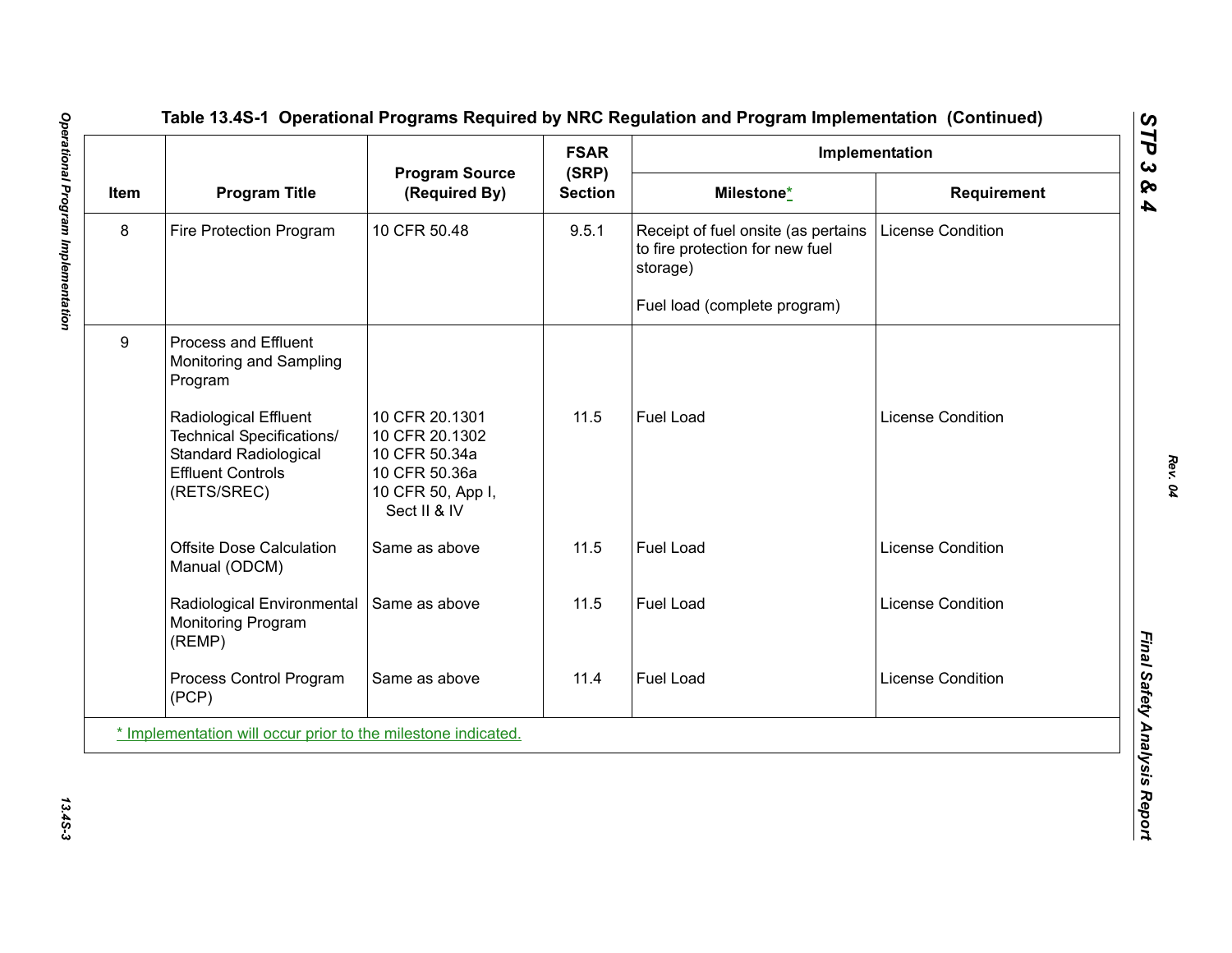|      |                                                     | <b>Program Source</b>                                                        |                         | Implementation                                                                                                                                                                                                                                                                                                     |                          |
|------|-----------------------------------------------------|------------------------------------------------------------------------------|-------------------------|--------------------------------------------------------------------------------------------------------------------------------------------------------------------------------------------------------------------------------------------------------------------------------------------------------------------|--------------------------|
| Item | <b>Program Title</b>                                | (Required By)                                                                | (SRP)<br><b>Section</b> | Milestone*                                                                                                                                                                                                                                                                                                         | <b>Requirement</b>       |
| 10   | <b>Radiation Protection</b><br>Program              | 10 CFR 20.1101                                                               | 12.5S                   | The applicable portions of the<br>Radiation Protection Program will<br>be implemented by the following<br>milestones:<br>Initial receipt of byproduct,<br>source or special nuclear<br>materials (excluding exempt<br>quantities)<br>Receipt of fuel onsite<br>Fuel load<br>First shipment of radioactive<br>waste | <b>License Condition</b> |
| 11   | Non-Licensed Plant Staff<br><b>Training Program</b> | 10 CFR 50.120<br>10 CFR 52.78                                                | 13.2.2                  | 18 months prior to scheduled fuel<br>load                                                                                                                                                                                                                                                                          | 10 CFR 50.120(b)         |
| 12   | <b>Reactor Operator Training</b><br>Program         | 10 CFR 55.13<br>10 CFR 55.31<br>10 CFR 55.41<br>10 CFR 55.43<br>10 CFR 55.45 | 13.2.1                  | 18 months prior to scheduled date<br>of fuel load                                                                                                                                                                                                                                                                  | <b>License Condition</b> |
| 13   | <b>Reactor Operator</b><br>Requalification Program  | 10 CFR 50.34(b)<br>10 CFR 50.54(i)<br>10 CFR 55.59                           | 13.2.1                  | Within 3 months after issuance of<br>an operating license or the date<br>the Commission makes the<br>finding under 10 CFR $52.103(g)$                                                                                                                                                                              | 10 CFR 50.54(i-1)        |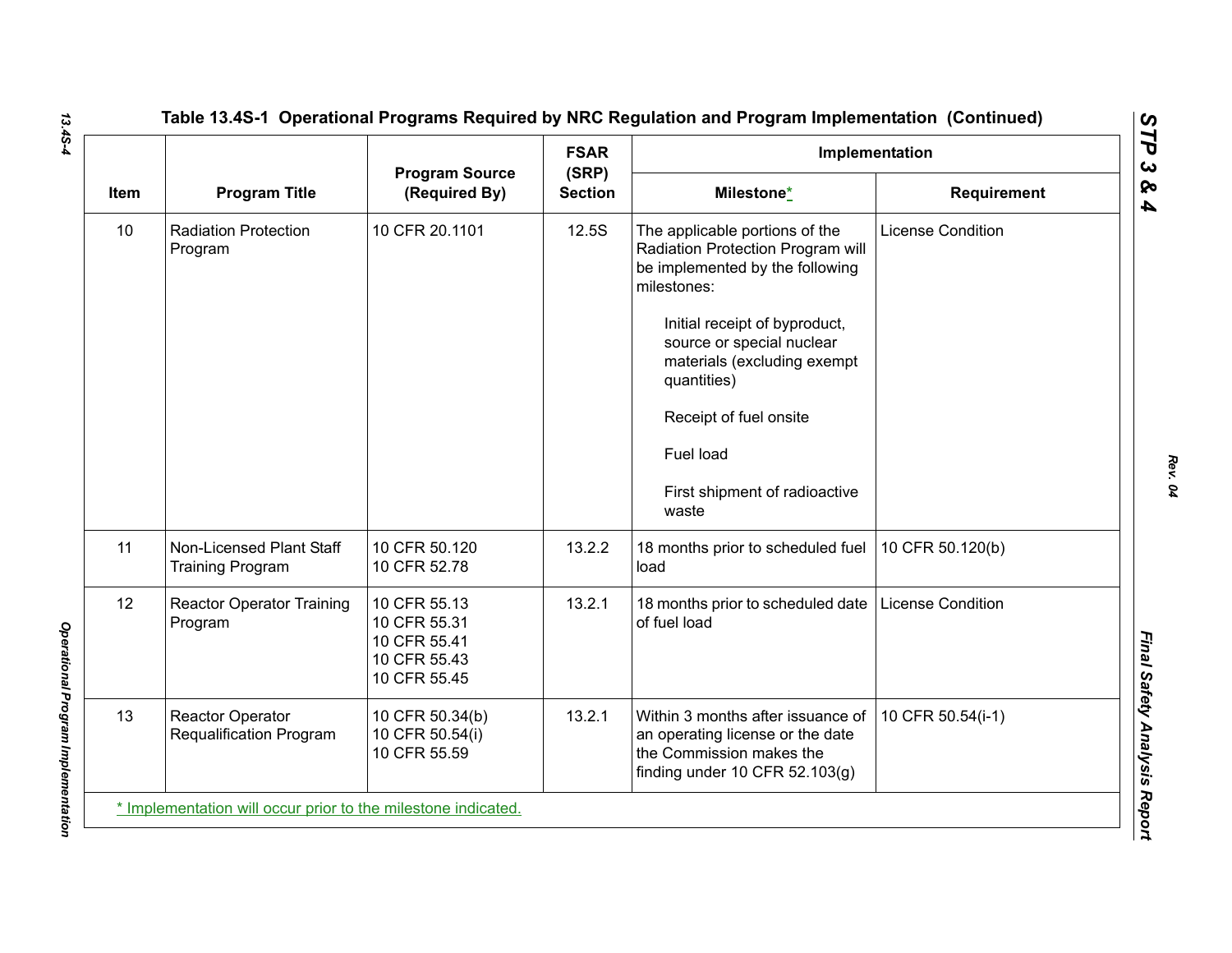| <b>Program Title</b><br>(Required By)<br><b>Section</b><br>Milestone*<br>Requirement<br><b>Emergency Planning</b><br>10 CFR 50.47<br>13.3<br>10 CFR 50, App E.IV.F.2a(ii)<br>Full participation exercise<br>10 CFR 50, App E<br>conducted within 2 years of<br>scheduled date for initial fuel load<br>Onsite exercise conducted within<br>10 CFR 50, App E.IV.F.2a(ii)<br>1 year before the scheduled date<br>for initial fuel load<br>10 CFR 50, App E.V<br>Applicant's detailed implementing<br>procedures for its emergency plan<br>submitted no less than within 180<br>days prior to scheduled date for<br>initial fuel load | Item<br>14<br>* Implementation will occur prior to the milestone indicated. |  | <b>Program Source</b> | <b>FSAR</b><br>(SRP) | Implementation |  |  |
|------------------------------------------------------------------------------------------------------------------------------------------------------------------------------------------------------------------------------------------------------------------------------------------------------------------------------------------------------------------------------------------------------------------------------------------------------------------------------------------------------------------------------------------------------------------------------------------------------------------------------------|-----------------------------------------------------------------------------|--|-----------------------|----------------------|----------------|--|--|
|                                                                                                                                                                                                                                                                                                                                                                                                                                                                                                                                                                                                                                    |                                                                             |  |                       |                      |                |  |  |
|                                                                                                                                                                                                                                                                                                                                                                                                                                                                                                                                                                                                                                    |                                                                             |  |                       |                      |                |  |  |
|                                                                                                                                                                                                                                                                                                                                                                                                                                                                                                                                                                                                                                    |                                                                             |  |                       |                      |                |  |  |
|                                                                                                                                                                                                                                                                                                                                                                                                                                                                                                                                                                                                                                    |                                                                             |  |                       |                      |                |  |  |
|                                                                                                                                                                                                                                                                                                                                                                                                                                                                                                                                                                                                                                    |                                                                             |  |                       |                      |                |  |  |
|                                                                                                                                                                                                                                                                                                                                                                                                                                                                                                                                                                                                                                    |                                                                             |  |                       |                      |                |  |  |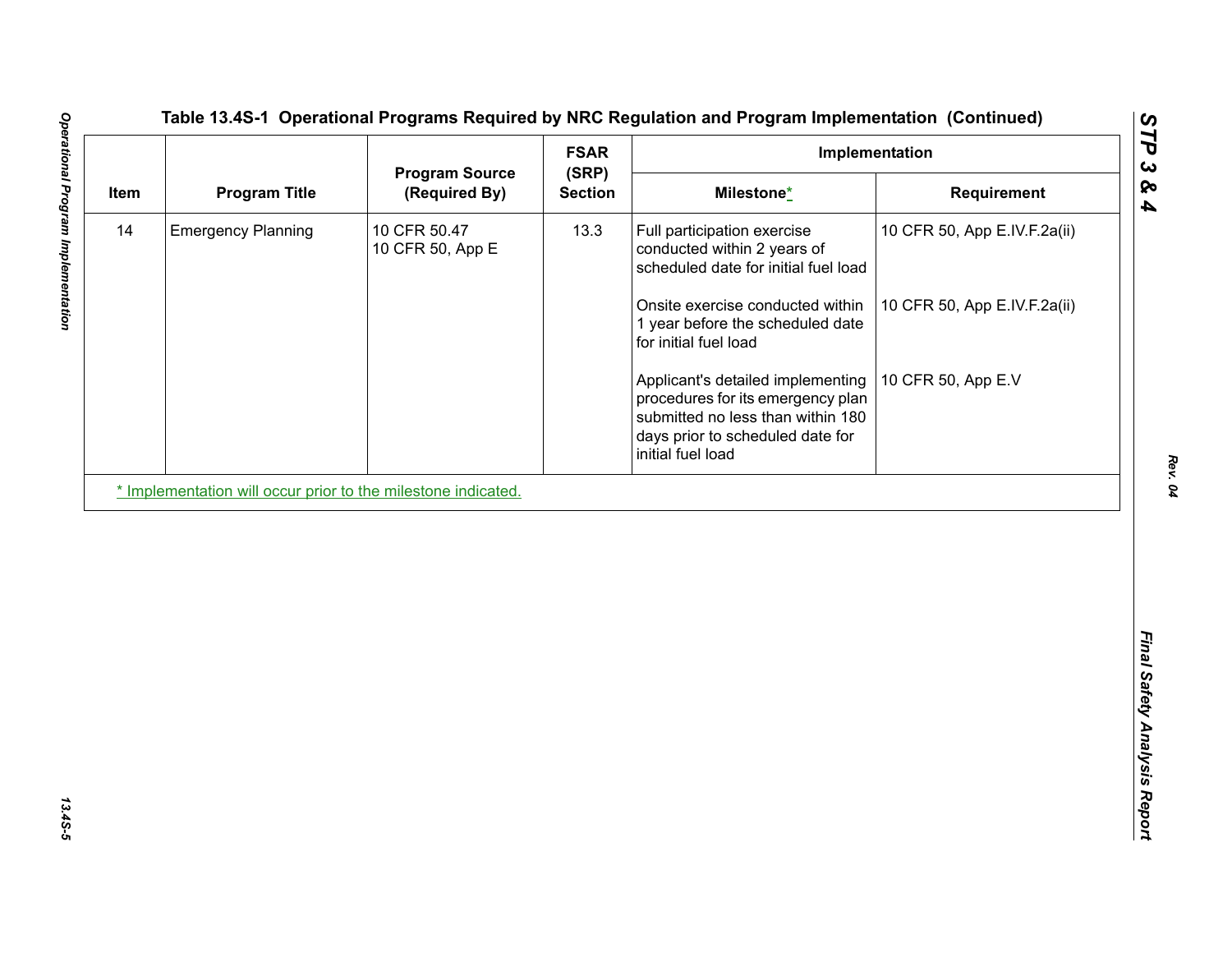|      | <b>Program Title</b>                                                                  | <b>Program Source</b><br>(Required By)                                    | <b>FSAR</b><br>(SRP)<br><b>Section</b> | Implementation                       |                          |
|------|---------------------------------------------------------------------------------------|---------------------------------------------------------------------------|----------------------------------------|--------------------------------------|--------------------------|
| Item |                                                                                       |                                                                           |                                        | Milestone*                           | <b>Requirement</b>       |
| 15   | <b>Security Program</b>                                                               | 10 CFR 50.34(c)                                                           | 13.6.1                                 |                                      |                          |
|      | <b>Physical Security Plan</b>                                                         | 10 CFR 73.55<br>10 CFR 73.56<br>10 CFR 73.57<br>10 CFR 73.58<br>10 CFR 26 |                                        | Fuel Receipt (Protected Area)        | <b>License Condition</b> |
|      | Safeguards Contingency<br>Plan                                                        | 10 CFR 50.34(d)<br>10 CFR 73, App C                                       |                                        | Fuel Receipt (Protected Area)        | <b>License Condition</b> |
|      | <b>Training and Qualification</b><br>Plan                                             | 10 CFR 73, App B                                                          |                                        | Fuel Receipt (Protected Area)        | <b>License Condition</b> |
|      | <b>Cyber Security Program</b>                                                         | 10 CFR 73.54                                                              | 13.6.1                                 | Fuel LoadReceipt (Protected<br>Area) | <b>License Condition</b> |
|      | <b>Fitness for Duty</b>                                                               | 10 CFR 26                                                                 | 13.7                                   | Fuel Receipt (Protected Area)        | <b>License Condition</b> |
|      | <b>Fitness for Duty Program</b><br>(Construction-Mgt &<br><b>Oversight Personnel)</b> | 10 CFR Part 26<br>Subparts A-H, N and O                                   | 13.7                                   | <b>Prior to initial Construction</b> | <b>10 CFR 26</b>         |
|      | <b>Fitness for Duty Program</b><br>(Construction-Workers &<br>First Line Supv.)       | 10 CFR Part 26<br><b>Subparts K</b>                                       | 13.7                                   | <b>Prior to initial Construction</b> | 10 CFR 26                |
|      | * Implementation will occur prior to the milestone indicated.                         |                                                                           |                                        |                                      |                          |